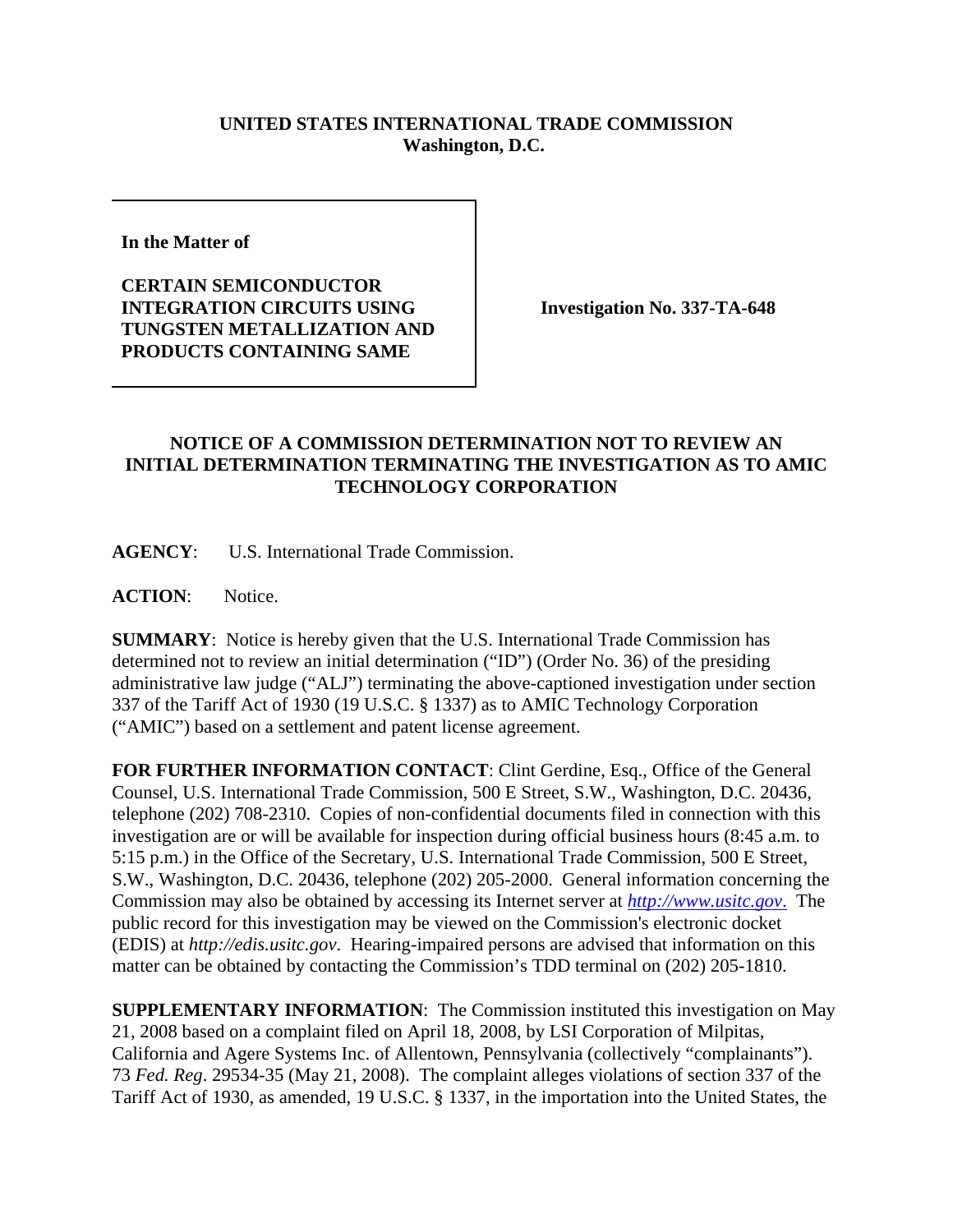sale for importation, and the sale within the United States after importation of certain semiconductor integrated circuits using tungsten metallization and products containing same by reason of infringement of claim 1 of U.S. Patent No. 5,227,335. The complaint, as amended, named numerous respondents including AMIC of Taiwan, and further alleged that an industry in the United States exists as required by subsection (a)(2) of section 337.

On September 2, 2008, the Commission issued notice of its determination not to review an ID granting the motion of complainants, respondent NXP B.V. of the Netherlands, and proposed respondent NXP Semiconductors USA, Inc. ("NXP Semiconductors") of San Jose, California to amend the complaint and notice of investigation to substitute NXP Semiconductors for NXP B.V. 73 *Fed. Reg.* 52064-65 (Sept. 9, 2008). On October 8, 2008, the Commission issued notice of its determination not to review an ID granting motion of complainants, respondent Micronas Semiconductor Holding AG ("Micronas AG"), and proposed respondent Micronas GmbH ("Micronas") of Germany to amend the complaint and notice of investigation to substitute Micronas GmbH for Micronas AG. 73 *Fed. Reg.* 61168-69 (Oct. 15, 2008). On October 17, 2008, the Commission issued notice of its determination not to review an ID granting the motion of complainants to amend the complaint to add five additional respondents: (1) Dongbu HiTek Semiconductor Business of Korea; (2) Jazz Semiconductor of Newport Beach, California; (3) Magnachip Semiconductor of Korea; (4) Qimonda AG of Germany; and (5) Tower Semiconductor, Ltd. of Israel. 73 *Fed. Reg.* 63195 (Oct. 23, 2008).

Also, on November 19, 2008, the Commission issued notice of its determination not to review an ID granting, in-part, the motion of complainants to amend the complaint and notice of investigation to add two patent claims - dependent claims 3 and 4 - to the investigation which made new infringement allegations against the following respondents: (1) Freescale Semiconductor, Inc. ("Freescale"); (2) United Microelectronics Corp. ("UMC"); (3) Integrated Device Technology, Inc. ("IDT"); (4) AMIC; (5) Cypress Semiconductor Corp. ("Cypress"); (6) Grace Semiconductor Manufacturing Corp. ("Grace"); (7) Microchip Technology, Inc. ("Microchip"); (8) Micronas; (9) Nanya Technology Corp. ("Nanya"); (10) NXP Semiconductors; (11) Powerchip Semiconductor ("Powerchip"); (12) ProMOS Technologies, Inc. ("ProMOS"); (13) Spansion, Inc. ("Spansion"); and (14) Vanguard International Semiconductor Corp. ("Vanguard"). The ALJ denied the motion as to respondents UMC, AMIC, Microchip, Micronas, Nanya, NXP, Powerchip, ProMOS, and Spansion regarding claim 3, and as to respondents UMC, IDT, AMIC, Cypress, Freescale, Grace, Microchip, Micronas, NXP, Powerchip, ProMOS, Spansion, and Vanguard regarding claim 4. 73 *Fed. Reg.* 71044-45 (November 24, 2008). On December 8 and 22, 2008, respectively, the Commission issued notice of its determination not to review an ID extending the target date for completion of the investigation to January 21, 2010, and notice of its determination not to review an ID terminating the investigation as to Freescale on the basis of a settlement agreement.

On December 2, 2008, complainants and AMIC filed a joint motion to terminate the investigation as to AMIC on the basis of a settlement and patent license agreement.